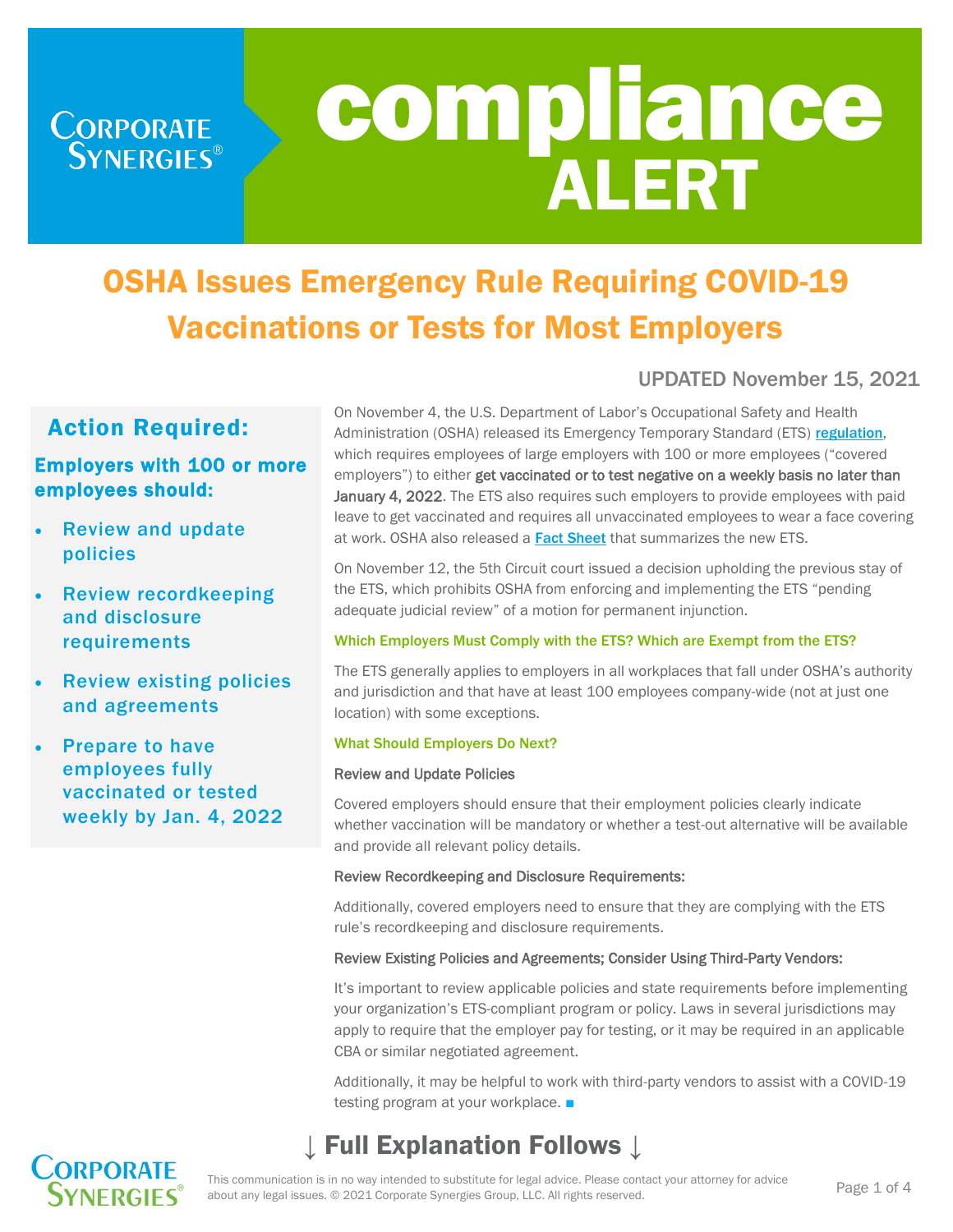# OSHA Issues Emergency Rule Requiring COVID-19 Vaccinations or Tests for Most Employers

On November 4, the U.S. Department of Labor's Occupational Safety and Health Administration (OSHA) released its Emergency Temporary Standard (ETS) [regulation](https://public-inspection.federalregister.gov/2021-23643.pdf), which requires employees of large employers with 100 or more employees ("covered employers") to either get vaccinated or to test negative on a weekly basis. The ETS also requires such employers to provide employees with paid leave to get vaccinated and requires all unvaccinated employees to wear a face covering at work. OSHA also released a Fact [Sheet](https://www.osha.gov/sites/default/files/publications/OSHA4162.pdf) that summarizes the new ETS.

On November 6, the 5th Circuit Court of Appeals issued a [temporary stay](https://www.ca5.uscourts.gov/opinions/unpub/21/21-60845.0.pdf) of the ETS, effectively blocking enforcement of the ETS until a final [decision](https://storage.courtlistener.com/pdf/2021/11/12/bst_holdings_l.l.c._v._osha.pdf) is made. Subsequently, on November 12, the 5<sup>th</sup> Circuit court issued a **decision** upholding the stay of the ETS, which prohibits OSHA from enforcing and implementing the ETS "pending adequate judicial review" of a motion for permanent injunction. Pending such review, the November 12 ruling effectively nullifies the ETS, as OSHA is barred from both enforcing and implementing it.

#### How Does the new ETS Change the Law?

The new ETS clarifies the rules and requirements (and compliance deadlines) applicable to covered employers in response to the Biden Administration's **[Action Plan](https://www.whitehouse.gov/covidplan/)** to mitigate COVID-19 in the workplace (commonly referred to as the "federal vaccine mandate"). The Action Plan's vaccine mandate, issued in September, had left many questions unanswered. For example, prior to the issuance of the ETS, it was unclear when employees of covered employers would have to be vaccinated or submit to weekly testing, and whether the employer or employee was required to pay for such testing. Those questions have now been answered. What follows is a summary of the major rule clarifications in the new ETS.

#### When Must Employees be Fully Vaccinated or Commence Weekly Testing? When does the obligation to provide Paid Time Off go into effect?

The new ETS, which is effective immediately, requires that employees of covered employers be fully vaccinated or commence weekly COVID-19 testing no later than January 4, 2022. "Fully vaccinated" is defined as either two doses of the Pfizer or Moderna vaccine, or one dose of the Johnson & Johnson vaccine. Covered employers are required to provide paid time off for unvaccinated employees to receive vaccinations beginning on December 6, 2021.

#### Which Employers Must Comply with the ETS? Which are Exempt from the ETS?

#### Covered Employers:

The ETS generally applies to employers in all workplaces that fall under OSHA's authority and jurisdiction, including industries as diverse as manufacturing, retail, delivery services, warehouses, meatpacking, agriculture, construction and logging. Within these industries, all employers that have at least 100 employees company-wide (not at just one location) are covered.

#### Workplaces not covered by the ETS:

The new ETS does not apply to:

- workplaces covered under [guidance](https://www.saferfederalworkforce.gov/downloads/Draft%20contractor%20guidance%20doc_20210922.pdf) applicable to federal contractors and subcontractors that was recently issued by the Safer Federal Workforce Task Force;<sup>1</sup>
- or in settings where employees provide healthcare services or healthcare support services when subject to the requirements of the Healthcare Emergency Temporary Standard [regulation](https://www.osha.gov/laws-regs/federalregister/2021-06-21) for healthcare employers.

#### Employees of Covered Employers Not Subject to the Requirements:

The ETS also does not apply to the employees of covered employers:

- who do not report to a workplace where other individuals, such as coworkers or customers, are present;
- while working from home; or
- who work exclusively outdoors.

#### What Kinds of Policies Must be Implemented under the ETS? How does the weekly "Test-Out Alternative" to vaccination in the ETS

1Additionally, the White House separately announced in a [Fact Sheet](https://www.whitehouse.gov/briefing-room/statements-releases/2021/11/04/fact-sheet-biden-administration-announces-details-of-two-major-vaccination-policies/) that it is pushing the earliest mandatory vaccination deadlines for these federal contractors and subcontractors from December 8, 2021, to January 4, 2022, consistent with the timing for large employers under the ETS.

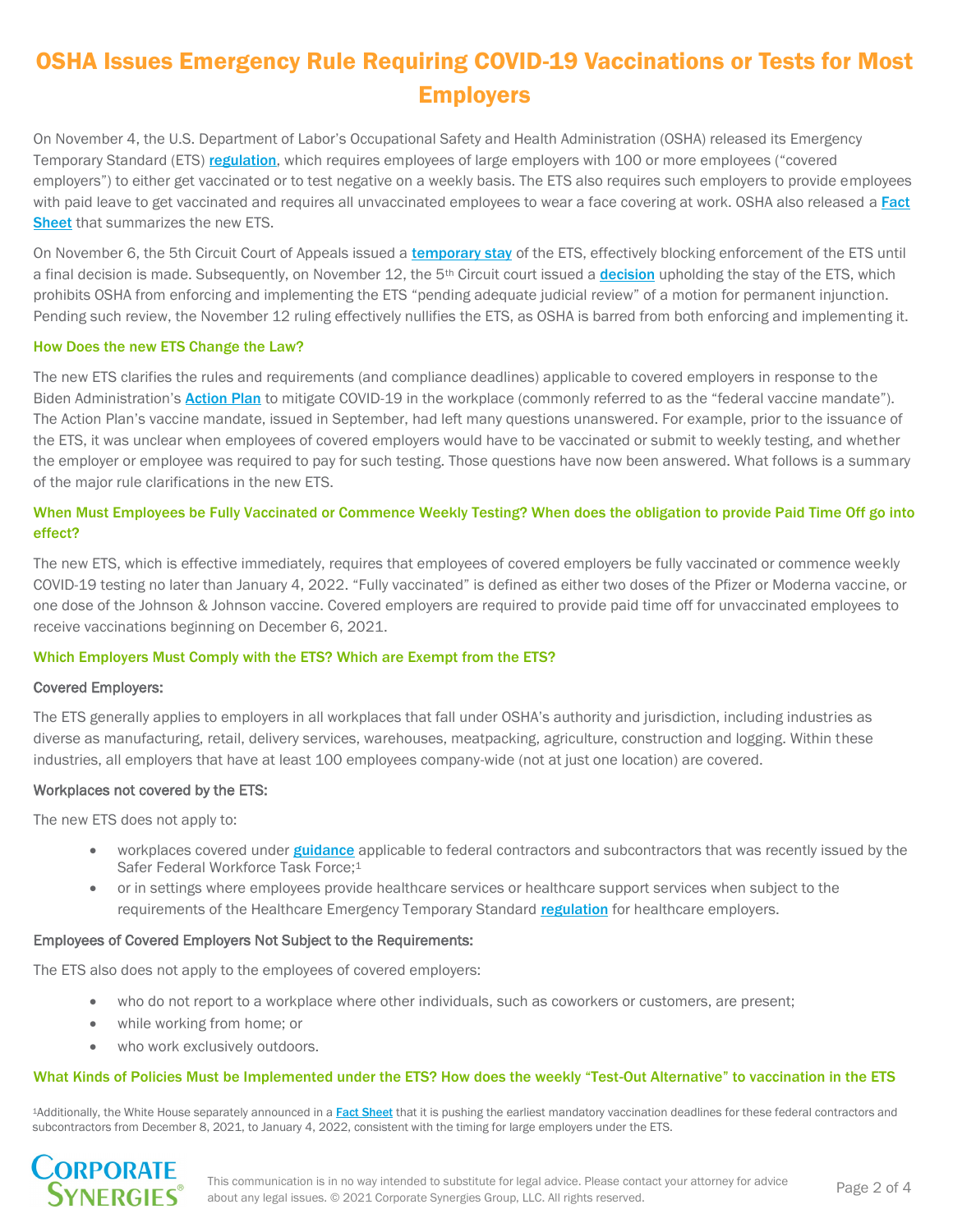#### Work? What Type of Tests are required?

The ETS requires covered employers to develop, implement, and enforce a mandatory COVID-19 vaccination policy (a "Vaccine Mandate Policy"), with an exception for employers that instead establish, implement, and enforce a policy allowing employees who are not fully vaccinated to elect to undergo weekly COVID-19 testing and wear a face covering at the workplace (a "Test-Out Policy").

If implementing a Test-Out Policy, the ETS requires the COVID-19 test to be:

- cleared, approved, or authorized, including in an Emergency Use Authorization, by the Food and Drug Administration to detect current infection with the SARS-CoV-2 virus (e.g., a viral test);
- administered in accordance with the authorized instructions; and
- not both self-administered and self-read, unless observed by the employer or an authorized telehealth proctor.

Examples of tests that satisfy these requirements include tests with specimens that are processed by a laboratory (including home or on-site collected specimens that are processed individually or as pooled specimens), proctored over-the-counter tests, point-of-care tests, and tests where specimen collection and processing is done or observed by an employer.

#### When Must Testing Occur?

Employees who are not fully vaccinated must submit to testing at least weekly if present in the workplace at least once a week, or within seven days prior to returning to work and provide proof of that test upon their return to work.

For individuals who have received a positive COVID-19 test or who have been diagnosed with COVID-19, the ETS provides an exception from testing for the 90-day period following the positive diagnosis or test. Those employees who test positive for COVID-19, or who are diagnosed with COVID-19 by a licensed healthcare provider, are required to be immediately removed from the workplace, regardless of vaccination status, and stay at home until certain return-to-work criteria have been achieved.

Employees who are not fully vaccinated and who do not meet the testing requirements must be removed from the workplace pending a test result.

#### Do Employers have to Pay for the Weekly Testing?

No, employers do not have to pay for the weekly COVID-19 testing. However, employers do have to pay for the weekly testing if it's required under other laws or regulations, or collective bargaining agreements (CBAs) or other collectively negotiated agreements.

#### What paid time off must employers provide for employees getting vaccinated?

According to the ETS, employers must provide paid time off for employees to get vaccinated (up to four hours) and to recover from any side effects. The ETS requires up to four hours of paid time to receive each dose of the vaccine, including travel time, at the employee's regular rate of pay. The ETS also requires "reasonable time and paid sick leave" to recover from the side effects of each dose of the vaccine.

#### How does the ETS interact with state laws restricting or prohibiting vaccine mandates in the workplace?

The ETS states that it preempts any inconsistent state or local laws, including laws that ban or limit an employer's authority to require vaccination, masks or testing. There are currently 19 states that have sued the federal government in response to the federal vaccine mandate that applied to federal contractors and subcontractors, and it is expected that states, companies and business groups will likewise challenge the ETS.

#### What other policies, disclosures and recordkeeping requirements are in the ETS?

In addition to implementing either a Vaccine Mandate Policy or Test-Out Policy, covered employers must also inform employees of their policies and procedures designed to comply with the ETS. Specifically, employers must disclose the CDC's "Key Things to Know About COVID-19 Vaccines," OSHA's prohibition against retaliation for reporting workplace illnesses or injuries, OSHA's whistleblower protections, and the criminal penalties associated with knowingly supplying false statements or documentation.

Covered employers must also maintain a record of each employee's vaccination status and test result. With regard to vaccination status, the employer must preserve acceptable proof of vaccination for each employee who is fully or partially vaccinated, along with a roster of each employee's vaccination status. Notably, employers that have already ascertained vaccination status prior to the